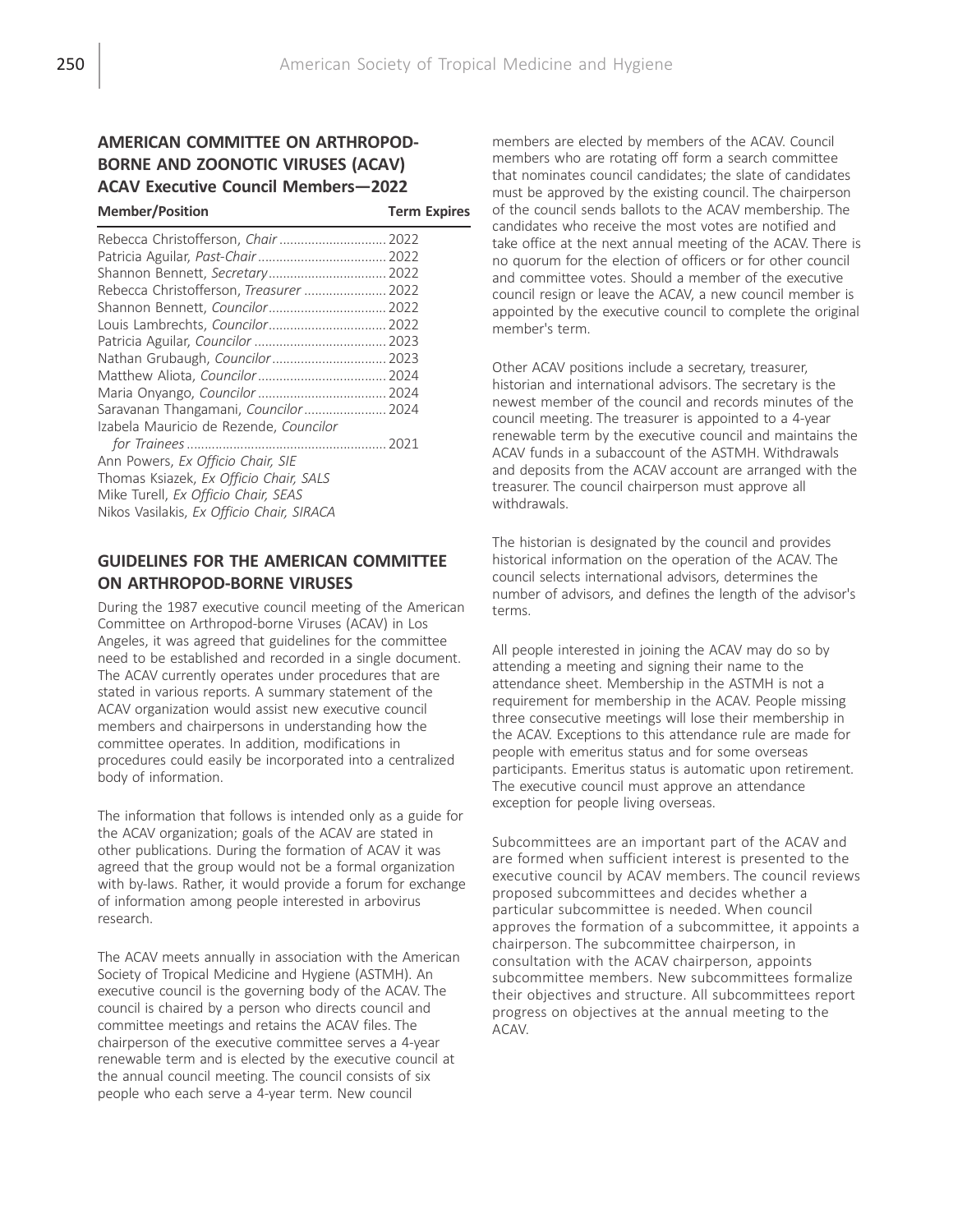## AMERICAN COMMITTEE ON ARTHROPOD-BORNE AND ZOONOTIC VIRUSES (ACAV)

The ACAV presents three awards, when appropriate, in staggered three-year intervals. The chair of the executive council appoints a nominating committee for each award. Recipients of awards are selected by the executive council. An announcement requesting nominations for each pending award is published in the Tropical Medicine and Hygiene News at least six months prior to the ASTMH annual meeting. This procedure provides the nominating committee with nominations and documentation from ACAV members. The Scherer/Hardy Award is given to an outstanding graduate either before graduation or up to 3 years post-graduation. Accrued interest from the account for this award is used to defray costs associated with the student's participation at the annual ASTMH meeting. The council chairperson may use general ACAV funds to assist in this effort. The Dalrymple Young Award is given to a mid-career investigator who has made an outstanding contribution to arbovirology. The Richard M. Taylor Award is given to a person who has made outstanding contributions to arbovirology throughout his or her career. Medals for the Young and Taylor Awards are retained by the treasurer until they are requested by the chairperson for presentation at the annual committee meeting.

In addition to award presentations, the agenda for each annual meeting includes old and new business, epidemic reports, and a symposium on a relevant topic. Prospective symposium topics are discussed by the executive council and solicited from the committee membership, but the final decision on what will be presented is determined by the chairperson.

### AWARDS

#### Richard M. Taylor Award

Presented to a person who has made outstanding contributions to arbovirology throughout his or her career.

### \*Given out of rotation Pedro Galindo . . . ................................................. 1977 Roy W. Chamberlain ............................................. 1975 William C. Reeves.................................................. 1973 McD. Hammon . ................................................... 1970 Jordi Casals............................................................. 1968 Richard M. Taylor................................................... 1966

### Dalrymple/Young

#### Scherer/Hardy Award

#### ACAV Student Travel Award